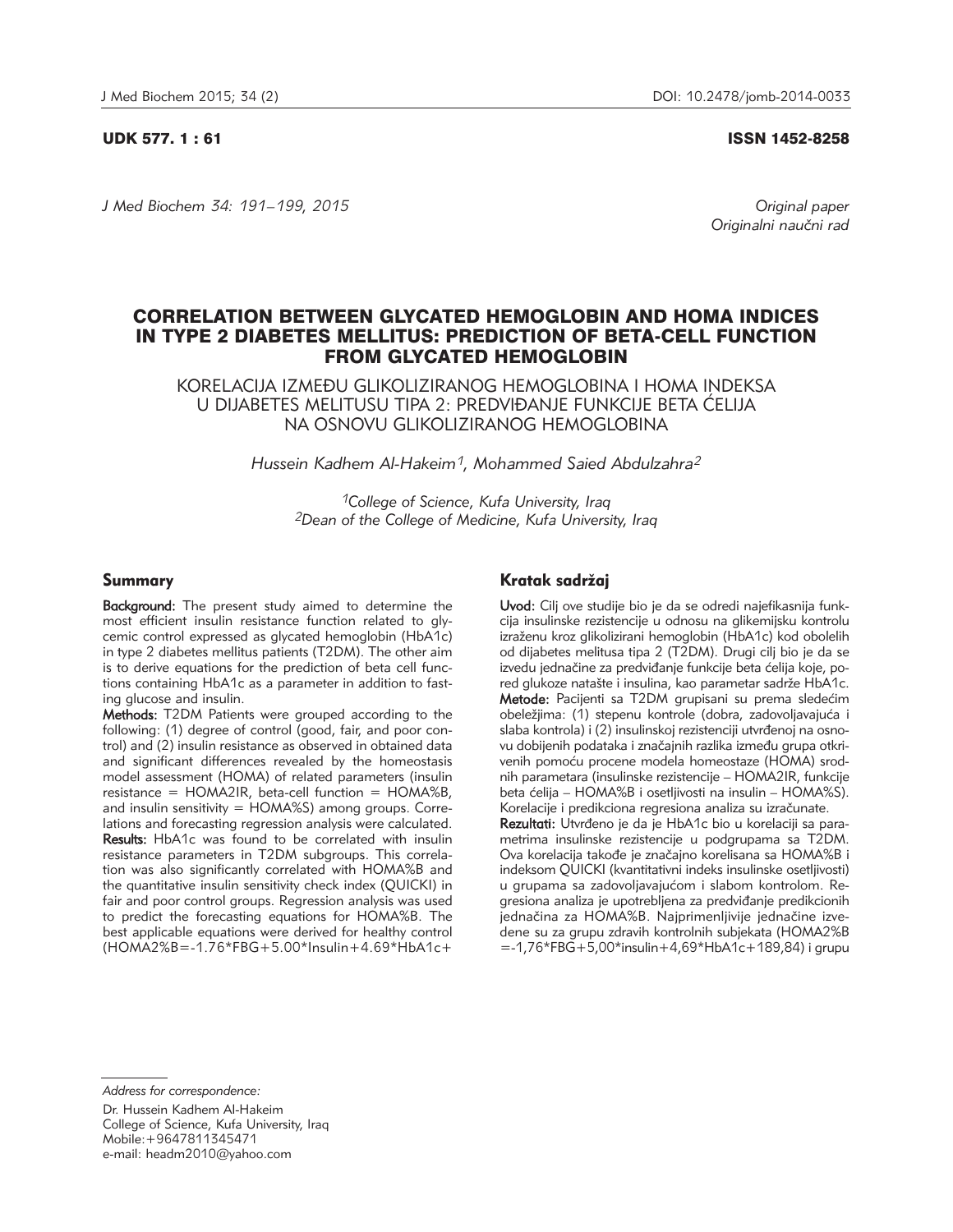189.84) and poor control groups (HOMA2%B=0.001\* FBG+0.5\*Insulin-8.67\*HbA1c+101.96). These equations could be used to predict  $\beta$ -cell function (HOMA%B) after FBG, insulin and HbA1c values were obtained for healthy and poor control groups. In the good and fair control groups, the applicability of the HOMA model fails to yield appropriate results.

Conclusions: Beta-cell function is correlated with QUICKI and HbA1c and could be predicted properly from HbA1c, insulin, and glucose in the healthy and poor control groups. New regression equations were established that involve HbA1c.

Keywords: Bennett index, HbA1c, insulin resistance, QUICKI, type 2 diabetes mellitus

## **Introduction**

Equations and software have been developed to estimate the parameters of insulin resistance (IR) in patients with type 2 diabetes mellitus (T2DM) because standard methods are difficult to perform in routine clinical investigation. These alternative methods [fasting insulin, the McAuley index, and the Bennett index] include (1) the quantitative insulin sensitivity check index (QUICKI) (2) and homeostasis model assessments (HOMA) (3), which have been recently computerized. This computer model can be used to determine insulin sensitivity (%S) and  $\beta$ -cell function (%B) from paired fasting plasma glucose and insulin. HOMA can be applied longitudinally to track changes in insulin sensitivity and b-cell function in individuals. This model can also be used in individuals to indicate whether or not reduced insulin sensitivity or  $\beta$ -cell failure predominates. The sensitivity and specificity of diagnosis are suitable and practical (4) compared with the results from standard methods, such as the euglycemic clamp method. FI is accurate in predicting IR in the normoglycemic population similar to HOMA, insulin to glucose ratio (I/G), and the Bennett index (1). However, the glycemic control expressed as HbA1c is not involved in the derived equations that deal with the beta-cell function or insulin resistance.

Glycated hemoglobin (HbA1c) concentration is an indicator of average blood glucose concentration for three months; this parameter has been applied as a diagnostic or screening tool for diabetes (5). Hence, the detected HbA1c in individuals at risk of diabetes enhances the ability to diagnose this disease at an early stage (6).

Lipid profile in diabetic patients should be estimated in the early diagnosis of atherosclerosis. An excessively high lipid concentration in the blood (hyperlipidemia) can seriously affect health because such excessive concentrations increase the risk of heart attack or stroke (7). The correlations between glycemic control and insulin sensitivity or resistance have been studied previously (8). However, the studied groups were taking insulin sensitizer drugs, namely metformin, which affects the results of insulin sensa slabom kontrolom (HOMA2%B=0,001\*FBG+0,5\*insulin-8,67\*HbA1c+101,96). Ove jednačine mogle su se upotrebiti za predviđanje funkcije beta ćelija (HOMA%B) pošto su dobijene vrednosti FBG, insulina i HbA1c za zdravu grupu i grupu sa slabom kontrolom. U grupama sa dobrom i zadovoljavajućom kontrolom pokušaj primene modela HOMA nije dao odgovarajuće rezultate.

Zaključak: Funkcija beta ćelija koreliše sa QUICKI i HbA1c i može se pravilno odrediti na osnovu HbA1c, insulina i glukoze u zdravoj grupi i grupi sa slabom kontrolom. Ustanovljene su nove regresione jednačine koje uključuju HbA1c.

Ključne reči: Benetov indeks, HbA1c, insulinska rezistencija, QUICKI, dijabetes melitus tip 2

sitivity and resistance. Furthermore, no forecasting equations were derived for the prediction of HOMA%B using HbA1c as a part of the formulas. Knowing that the change in insulin sensitivity by any means (8, 9) affects the glycemic control, the present study aimed to determine the most efficient IR function related to glycemic control, which is expressed as HbA1c. Correlated factors will be determined and the equation used to predict HbA1c from these factors will be established. The other aim is to derive equations for the prediction of beta-cell function containing HbA1c as a parameter in addition to fasting glucose and insulin.

#### Subjects and Methods

#### *Subjects*

*Patients:* Eighty-four male patients with T2DM were included in the study. Age range was  $51.2 \pm$ 12.4 years. The samples were collected from private clinics and laboratories in addition to the Center for Diabetes and Endocrinology at Al-Sadr Medical City in Najaf Governorate Iraq from March 2013 to August 2013. Patients fasted for 8 h to 12 h. All the patients were on one tablet (5 mg) of glibenclamide drug daily.

*Exclusion criteria:* The present study excluded patients who satisfied the following criteria: patients with serum TG ≥5.32 mmol/L based on Friedewald's equation; FBG >25 mmol/L and fasting insulin >57.6 mIU/L based on HOMA calculator software requirements. Patients with evident major diabetic complications, such as heart diseases, and those receiving lipid-lowering medications (e.g., simvastatin or atorvastatin) and metformin were also excluded. Patients using metformin cannot be used for insulin sensitivity studies because of the well-known effect of metformin on insulin resistance (10) and sensitivity  $(11)$ .

*Controls:* Thirty-two healthy adult males were selected as the control group. Age range was comparable to that of the patients. None of these subjects manifested an evident systemic disease or took drugs.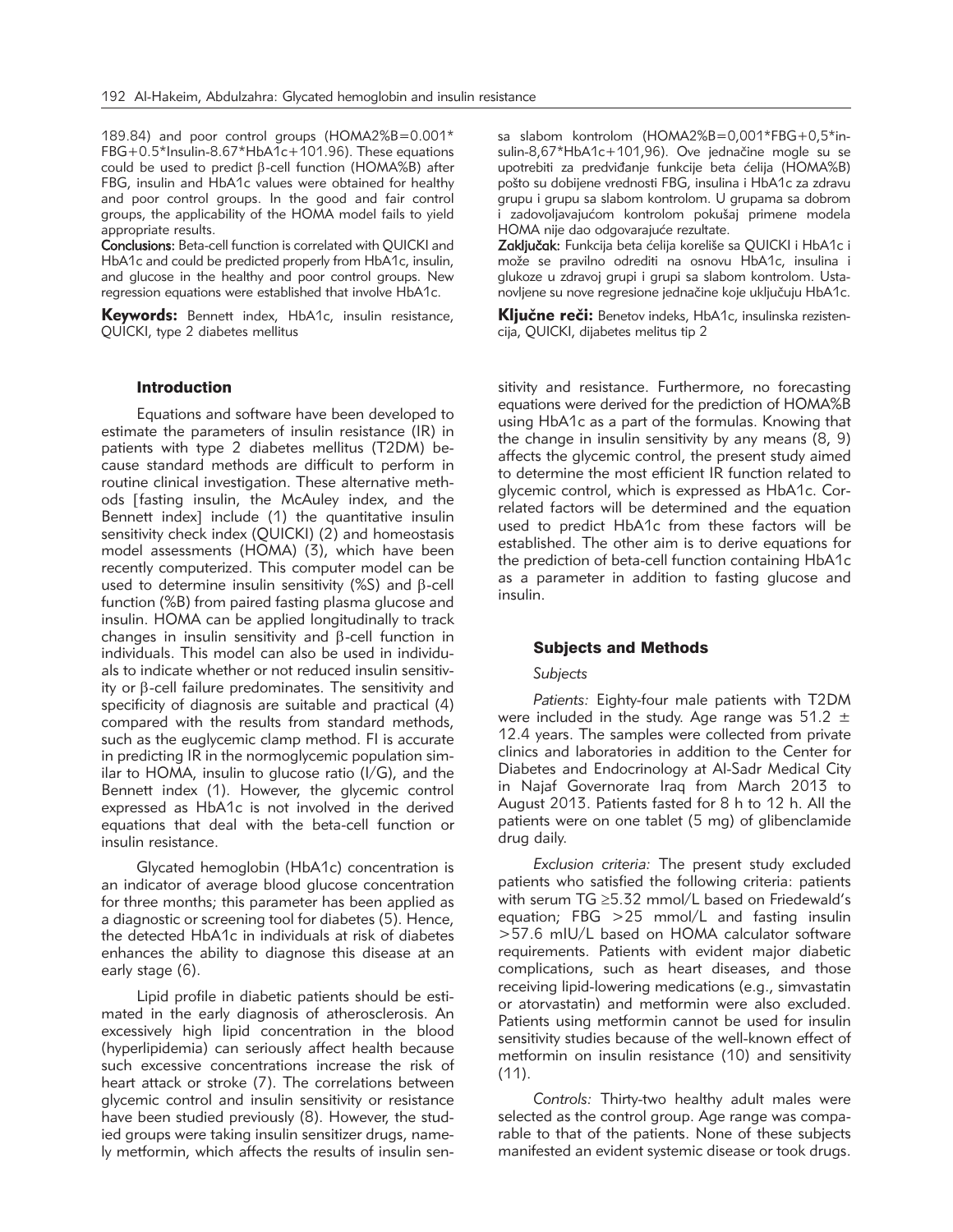#### *Methods*

Venous blood samples (5 mL) were drawn from each patient and control subject. Fresh blood (1 mL) was added to EDTA tubes to determine HbA1c in the blood. The remaining blood was left at room temperature for 10 min to induce clotting and then centrifuged at 3,000 rpm for 5 minutes; serum was separated and transferred into new disposable tubes.

Insulin concentration was measured using a DRG® Insulin ELISA kit, which is a solid-phase enzyme-linked immunosorbent assay based on the sandwich principle. Serum glucose, total cholesterol, and TG were determined spectrophotometrically by observing enzymatic reactions using commercially available kits (Biolabo®, France). Serum HDLc was determined after other lipoproteins were precipitated using a reagent containing sodium phosphotung state and magnesium chloride. The cholesterol contents in the supernatant were determined using a cholesterol kit. VLDLc was calculated based on TG/2.19 and LDLc by using Friedewald's equation (LDL $c =$  total cholesterol – HDLc – VLDLc). HbA1c percentage in the whole blood was determined by ion-exchange chromatography (Pre-Fil®, Stanbio, Germany).

IR parameters were calculated from fasting glucose and insulin concentrations by using the HOMA calculator software (http://www.dtu.ox.ac.uk/homacalculator/download.php). This software was used to generate the IR index (HOMA2IR), insulin sensitivity (HOMA%S), and  $\beta$ -cell function index (HOMA%B). An ideal normal-weight individual aged <35 years yields HOMA2IR of 1 mol  $\times \mu U/L^2$  and HOMA%  $\beta$ cell function of 100% (12). A subject was considered insulin resistant if  $HOMA2IR > 3$  (13). IR results were obtained from patients with fasting insulin concentration ≥12 mU/L (1, 14). Other formulas were used to estimate IR state:

Bennett index=1/[log(FBG in mmol/L)\*  $\times$  (log (Insulin in  $uU/mL$ ] (15)

McAuley=exp [2.63 – 0.28 ln (insulin in mU/L) – 0.31 ln (TG in mmol/L)]

 $QUICKI=1/(log$  insulin + log FBG in mg/dL).

Patients were considered as insulin resistant when McAuley ≤5.8 and QUICKI ≤0.33 (1).

Patients were grouped according to the IR state into insulin resistant (HOMA2IR  $\geq$  3) and non-insulin resistant (HOMA2IR  $<$  3). Furthermore, the patients were subdivided according to the control state into a good control group (HbA1c=5.5 to 6.8), fair control group (HbA1c=6.9 to 7.6) and poor control group (HbA1c > 7.6). Regression analysis results revealed an equation that could be used to predict HbA1c from these parameters.

## *Biostatistical analysis*

Statistical analysis was performed using SPSS 19.0.1 software (2010; IBM, USA) and the Regression Forecasting Model software (Business Spreadsheets, USA). One-sample Kolmogorov–Smirnov test was used to examine the normality of variable results. The results were expressed as mean  $\pm$  standard deviation and median values for normally distributed data and non-parametric variables, respectively. A pooled *t* test was used to compare the measured parameters with normal distribution between the patients and the control subjects. The pairs of non-parametric variables were compared using Mann-Whitney U test. Spearman's coefficient (Spearman's  $\rho$  or r) was used to identify any correlation between parameters. The significance of correlation results was set at  $p < 0.05$  and p<0.05. Multivariate regression analysis was performed to characterize the effect of the most effective predictor of IR related to HbA1c. Forecasting equations were obtained from the Regression Forecasting Model software purchased from Business Spreadsheets, USA. F-test was used to compare the groups and auto-correlation among the independent variables was assessed using the Durbin-Watson statistic.

#### Results

## *Comparison between T2DM patients and control group*

The characteristics of the patients and the control subjects are presented in *Table I*. The results showed that patients with T2DM were more insulin resistant, dyslipidemic, and had poorer control, as obtained from the values of HbA1c, than the control group. The results further indicated that IR, sensitivity, and  $\beta$ -cell functions differed between T2DM patients and control subjects. The highest significant difference in IR was obtained by comparing the FIRI between the two groups in which the lowest *p*-value was obtained.

## *Comparison between T2DM patient subgroups*

Patients with T2DM were grouped according to the degree of control and revealed several results (*Table II*). The results showed that the HOMA parameters of IR in the good control group were the most affected among the IR functions measured with other equations. Therefore, HbA1c was possibly correlated with IR parameters in different control groups.

#### *Comparison between IR and Non-IR patients*

The results in the IR subgroups (HOMA2-IR  $>3$ ) revealed a significant increase in the Bennett index which represents the insulin sensitivity indicator, FIRI, HOMA2%B, and McAuley index (data not cited). HOMA2%S in the IR subgroup decreased compared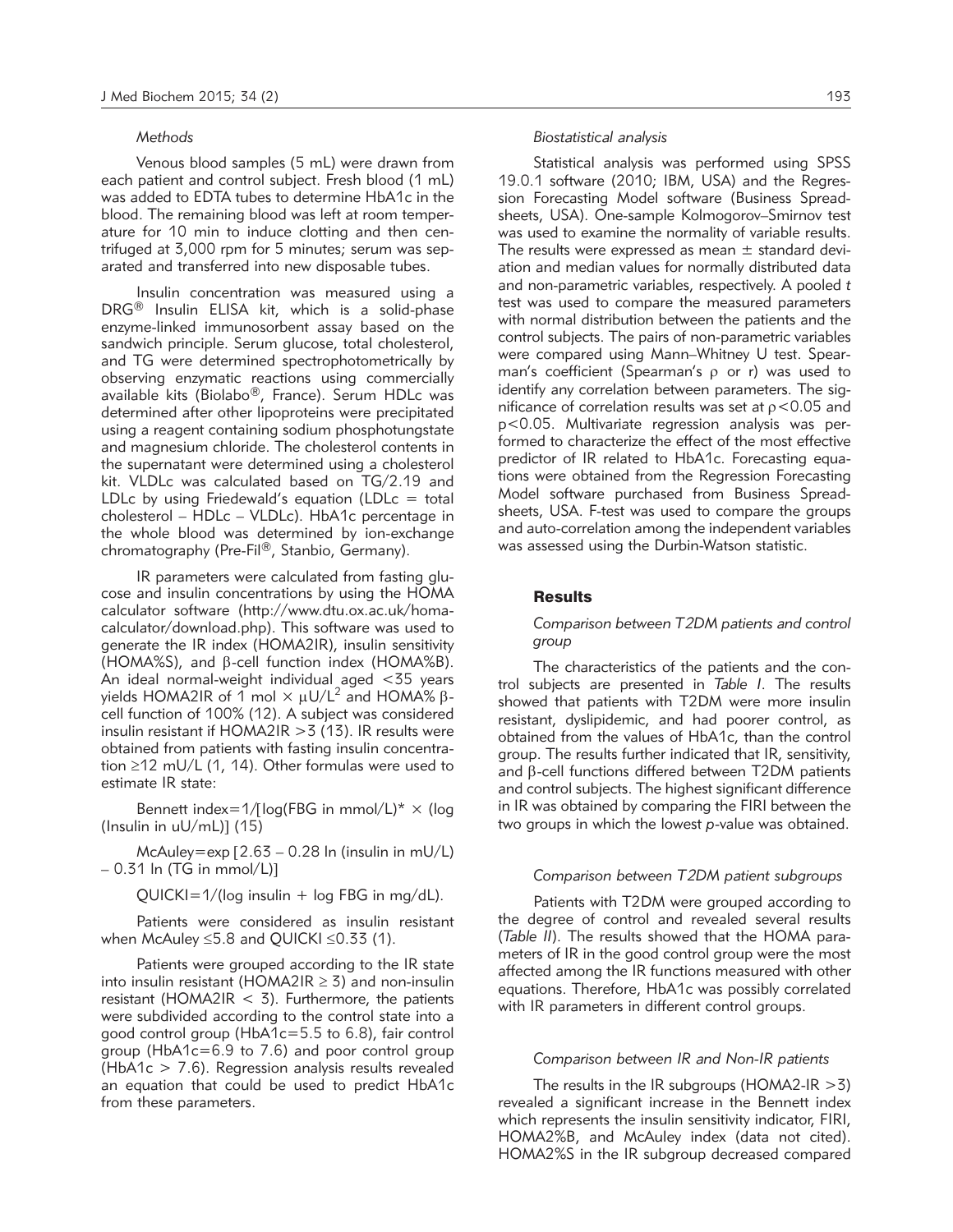| Parameters           |                      | All patients (n=84) | Control $(n=32)$  | p-value  |  |
|----------------------|----------------------|---------------------|-------------------|----------|--|
| Age                  | (years)              | $52.78 \pm 13.42$   | $47.65 \pm 18.71$ | N.S.     |  |
| BMI                  | (kg/m <sup>2</sup> ) | $28.37 \pm 3.71$    | $26.42 \pm 3.44$  | N.S.     |  |
| <b>FBG</b>           | (mmol/L)             | $12.62 \pm 5.69$    | $5.09 \pm 1.57$   | < 0.0001 |  |
| HbA <sub>1c</sub>    | $\%$                 | $8.46 \pm 2.01$     | $5.28 \pm 1.12$   | < 0.0001 |  |
| Insulin              | (mIU/L)              | 18.43               | 6.89              | 0.006    |  |
| HOMA2%B              |                      | 67.51               | 102.49            | 0.013    |  |
| HOMA2%S              |                      | 56.78               | 93.44             | 0.028    |  |
| <b>HOMA2IR</b>       |                      | 4.11                | 1.37              | 0.002    |  |
| 1/HOMA2IR            |                      | 0.24                | 0.73              | 0.019    |  |
| McAuley              |                      | $3.49 \pm 0.95$     | $3.33 \pm 0.40$   | 0.048    |  |
| <b>QUICKI</b>        |                      | $0.36 \pm 0.04$     | $0.30 \pm 0.03$   | 0.042    |  |
| 1/QUICKI             |                      | $2.87 \pm 0.88$     | $3.41 \pm 0.92$   | 0.042    |  |
| InsuIU/mL/FBG mmol/L |                      | $1.71 \pm 1.56$     | $1.61 \pm 0.97$   | 0.033    |  |
| <b>FIRI</b>          |                      | 9.8                 | 1.9               | < 0.0001 |  |
| Bennett Index        |                      | $1.07 \pm 0.43$     | $1.39 \pm 0.72$   | 0.024    |  |
| TG                   | (mmol/L)             | $2.12 \pm 0.71$     | $1.79 \pm 0.63$   | 0.038    |  |
| Cholesterol          | (mmol/L)             | $5.57 \pm 1.23$     | $4.13 \pm 1.21$   | 0.031    |  |
| VLDL-C               | (mmol/L)             | $1.45 \pm 0.76$     | $0.82 \pm 0.29$   | 0.028    |  |
| HDL-C                | (mmol/L)             | $0.98 \pm 0.45$     | $1.09 \pm 0.57$   | 0.066    |  |
| LDL-C                | (mmol/L)             | $3.16 \pm 1.28$     | $2.31 \pm 1.11$   | 0.008    |  |
| LDL-C/HDL-C          |                      | $3.44 \pm 1.91$     | $2.16 \pm 1.96$   | 0.488    |  |
| TG/HDL-C             |                      | $5.40 \pm 2.11$     | $3.08 \pm 1.81$   | 0.030    |  |
| Chol/HDL-C           |                      | $5.87 \pm 2.37$     | $4.29 \pm 1.98$   | 0.027    |  |

Table I Characteristics of patients and control subjects.

Table II Comparison between parameters in different control groups.

| Parameters     | Good control<br>$HbA1c=5.5-6.8$<br>$(n=22)$ | Fair control<br>Poor control<br>$HbA1c=6.9-7.6$<br>$HbA1c = > 7.6$<br>$(n=43)$<br>$(n=19)$ |                   | p-value |
|----------------|---------------------------------------------|--------------------------------------------------------------------------------------------|-------------------|---------|
| Age            | $55.92 \pm 11.730$                          | $51.00 \pm 6.23$                                                                           | $54.63 \pm 10.40$ | N.S.    |
| FBG            | $8.71 \pm 2.47$                             | $9.35 \pm 2.96$                                                                            | $12.12 \pm 4.12$  | a, b    |
| $HbA1c$ %      | $6.61 \pm .56$                              | $7.34 \pm .22$                                                                             | $8.71 \pm 1.49$   | a, b, c |
| INSULIN, mIU/L | 18.47                                       | 20.51                                                                                      | 17.85             | N.S.    |
| HOMA2%B        | $79.69 \pm 68.28$                           | $70.12 \pm 44.25$                                                                          | $28.44 \pm 19.74$ | a, c    |
| HOMA2%S        | 62.78                                       | 47.88                                                                                      | 44.98             | a, b    |
| HOMA2IR        | 4.11                                        | 4.27                                                                                       | 5.4               | b, c    |
| 1/HOMA-IR      | $0.59 \pm .80$                              | $0.16 \pm 0.08$                                                                            | $0.50 \pm .55$    | a, c    |
| McAuley        | $3.42 \pm 1.19$                             | $3.25 \pm .91$                                                                             | $3.57 \pm .82$    | N.S.    |
| <b>OUICKI</b>  | $0.31 \pm .05$                              | $0.29 \pm .04$                                                                             | $0.30 \pm .04$    | N.S.    |
| 1/QUICKI       | $3.32 \pm .50$                              | $3.51 \pm .46$                                                                             | $3.49 \pm .58$    | N.S.    |
| Insulin/FBG    | 1.95                                        | 1.62                                                                                       | 1.48              | N.S.    |
| <b>FIRI</b>    | 9.11                                        | 10.45                                                                                      | 9.73              | N.S.    |
| Bennett Index  | 1.01                                        | 1.15                                                                                       | 1.03              | N.S.    |

(a): p<0.05 between Good & Fair Control groups; (b): p<0.05 between Good & Poor Control groups; (c ): p<0.05 between Fair & Poor Control groups.

with that in the non-IR patients. However, insulin concentration was not significantly different (*p*>0.05) between the two subgroups.

HOMA2%B in all of the subgroups but not in the whole group. HbA1c is correlated with QUICKI in the fair and poor control groups.

## *Correlation between HbA1c and IR parameters*

*Table III* shows the correlation between HbA1c and IR parameters. HbA1c was correlated with

## *Predicting Regression Analysis*

From the above results, forecasting regression analysis produced equations that can predict, with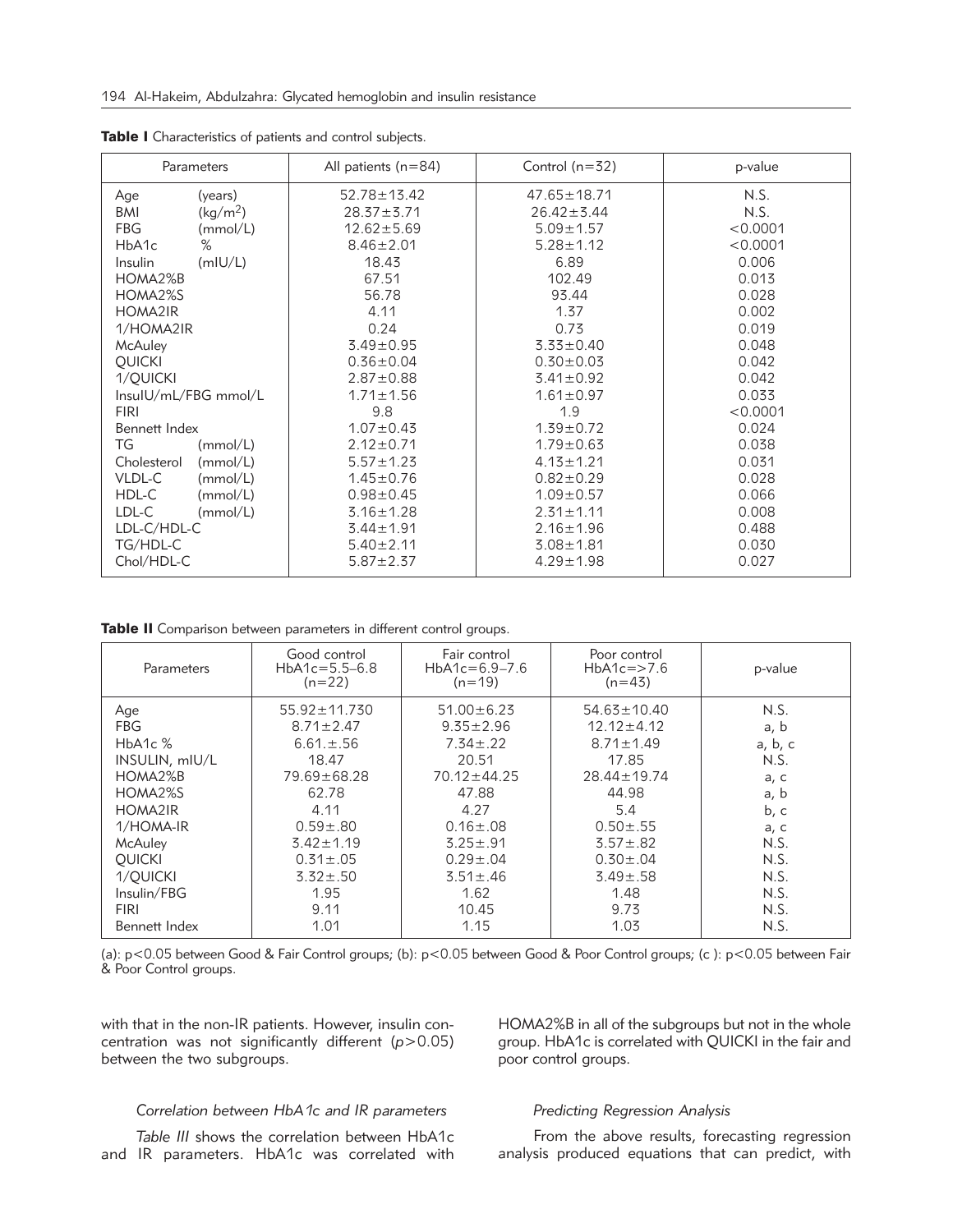| Parameters    |              | Whole Group | Good Control | <b>Fair Control</b> | Poor Control |
|---------------|--------------|-------------|--------------|---------------------|--------------|
| <b>FBG</b>    | $\mathsf{r}$ | 0.19        | 0.20         | 0.21                | $-0.05$      |
|               | p            | 0.20        | 0.33         | 0.10                | 0.72         |
| Insulin       | $\mathsf{r}$ | $-0.01$     | $-0.02$      | $-0.06$             | 0.03         |
|               | p            | 0.93        | 0.94         | 0.88                | 0.86         |
| HOMA2%B       | $\mathsf{r}$ | 0.17        | 0.26         | 0.69                | 0.44         |
|               | p            | 0.36        | 0.06         | $< 0.01*$           | $.018*$      |
| HOMA2%S       | $\mathsf{r}$ | $-0.12$     | $-0.29$      | 0.56                | 0.44         |
|               | p            | 0.28        | 0.15         | 0.12                | 0.32         |
| HOMA2IR       | $\mathsf{r}$ | 0.10        | 0.29         | 0.13                | $-0.09$      |
|               | р            | 0.37        | 0.15         | 0.74                | 0.54         |
| McAuley       | r            | 0.02        | $-0.15$      | 0.02                | $-0.11$      |
|               | p            | 0.87        | 0.47         | 0.96                | 0.44         |
| QUICKI        | $\mathsf{r}$ | $-0.07$     | 0.12         | 0.29                | 0.45         |
|               | p            | 0.50        | 0.92         | $0.04*$             | $0.01*$      |
| 1/QUICKI      | $\mathsf{r}$ | 0.07        | $-0.12$      | $-0.29$             | $-0.45$      |
|               | р            | 0.48        | 0.92         | $0.04*$             | $0.01*$      |
| Insulin/FBG   | $\mathsf r$  | $-0.09$     | $-0.09$      | $-0.23$             | 0.01         |
|               | p            | 0.40        | 0.66         | 0.54                | 0.98         |
| <b>FIRI</b>   | $\mathsf{r}$ | 0.06        | 0.07         | 0.16                | $-0.04$      |
|               | p            | 0.60        | 0.75         | 0.69                | 0.79         |
| Bennett Index | $\mathsf{r}$ | $-0.11$     | $-0.17$      | $-0.27$             | $-0.07$      |
|               | p            | 0.32        | 0.39         | 0.48                | 0.61         |

Table III Correlation between HbA1c and the insulin resistance parameters in T2DM subgroups.

(\*): Significant difference (p<0.05).

|         | <b>Table IV</b> Forecasting regression analysis parameters for the prediction of HOMA%B from fasting glucose, insulin, and HbA1c.    |  |  |  |  |
|---------|--------------------------------------------------------------------------------------------------------------------------------------|--|--|--|--|
|         | (Adj.R2: Adjusted for Sample Size bias, SE: standard error, F: F-test value, D-W (DI-Du): Durbin-Watson Statistic (lower value–upper |  |  |  |  |
| value). |                                                                                                                                      |  |  |  |  |

| Group   | Forecasting equation                                      | R2(Adi.R2) | SE    | $D-W$ ( $D I-Du$ )                               |      |
|---------|-----------------------------------------------------------|------------|-------|--------------------------------------------------|------|
| Healthy | HOMA2%B=-1.76*FBG+5.00*Insulin+4.69*HbA1c+189.84          | 0.77(0.75) | 13.46 | $2.96(1.24 - 1.65)$ 31.89*                       |      |
| Good    | $HOMA2\%B = -0.34*FBG-0.55*Insulin-1.24*HbA1c+132.46$     | 0.13(0.01) | 30.32 | $1.63(1.05 - 1.66)$                              | 0.91 |
| Fair    | $HOMA2\%B = -0.18*FBG + 0.36*Insulin + 15.28*HbA1c-49.68$ | 0.35(0.23) | 11.68 | $ 1.53(1.00-1.68) $                              | 2.85 |
| Poor    | $HOMA2\%B = 0.001*FBG + 0.5*Insulin-8.67*HbA1c+101.96$    | 0.64(0.61) | 7.99  | $\vert 2.38$ (1.34–1.66) $\vert 22.36^{*} \vert$ |      |

 $(*)$ : Analysis is significant (p<0.05).

applicability that depends on the control state, the beta-cell function from fasting glucose, insulin, and HbA1c, as seen in *Table IV*.

The best forecast was obtained in the healthy and poor control groups followed by the fair control group while there was no significant correlation in the good control state. Equations of the regression analyses, which predicted HOMA%B from the known FBG, insulin and HbA1c values in the good, fair, poor control groups and healthy subjects, revealed that 1%, 23%, 61%, 77% of the change in HOMA%B (standard error  $\pm 30.32$ , 11.68, 7.99, 13.46) respectively could be attributed to the change in the three independent variables.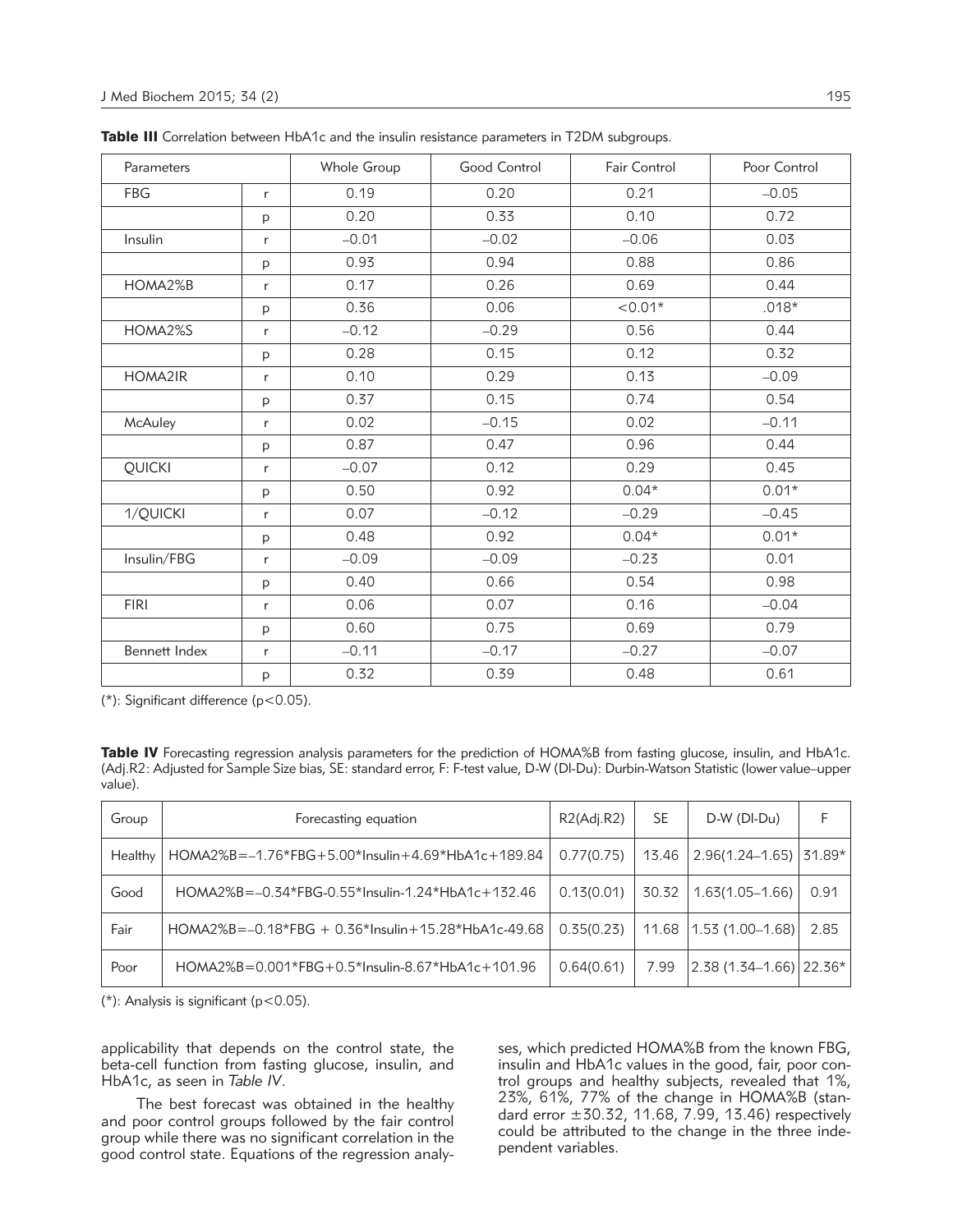

Figure 1 Correlation between actual and predicted HOMA%B levels from the regression equation in healthy subjects and good, fair, and poor control patients.

The multivariate analysis revealed significant results (*F*=31.89, *p*<0.05 and *F*=22.36, *p*<0.05) in the healthy and poor control groups, respectively, but not in the good and fair control groups that showed insignificant differences. Durbin–Watson statistic of the good and fair control groups showed positive autocorrelation while negative auto-correlation in the healthy and poor control groups was noticed among the independent parameters (FBG, insulin, and HbA1c) at the 95% confidence level.

The actual HOMA%B values were plotted against the predicted values obtained from the regression equations of *Table IV* and the regression lines of healthy, good, fair, and poor control groups are presented in *Figure 1.* From the straight line equations, the best correlation between the predicted and actual values was obtained from the line of the control group  $(Y=0.7738X + 21.575, R^2=0.77)$  followed by poor control group (Y=0.7291X+10.717,  $R^2 = 0.64$ ).

## **Discussion**

The most appropriate parameter affected by (correlated with) HbA1c should be determined

because this parameter can be used to control blood glucose concentrations for several weeks. Therefore, the consequences of poorly controlled T2DM may be affected. In the present study, the correlation between IR parameters and lipid profile parameters with HbA1c was analyzed. The results in *Table I* showed that patients with T2DM were more insulin resistant. In contrast to the control subjects, patients with T2DM exhibited poor glycemic control and were dyslipidemic. An increase in HbA1c indicated a poor control of diabetic patients, and treatment was inadequate or diet control was very poor for two months to four months (16). Excessive glycosylation of various proteins has been considered as a major pathogenic factor in microvascular and neuropathic complications of diabetes (17, 18). Dyslipidemia observed in the patients included in this study is common in diabetic patients and can be attributed to different factors (19, 20). The results further indicated that IR, sensitivity, and  $\beta$ -cell functions differed between T2DM patients and control subjects. The highest significant difference in IR was obtained by comparing the FIRI between the two groups in which the lowest *p* value was obtained. Most T2DM patients are associated with insulin resistance as noticed previously (21).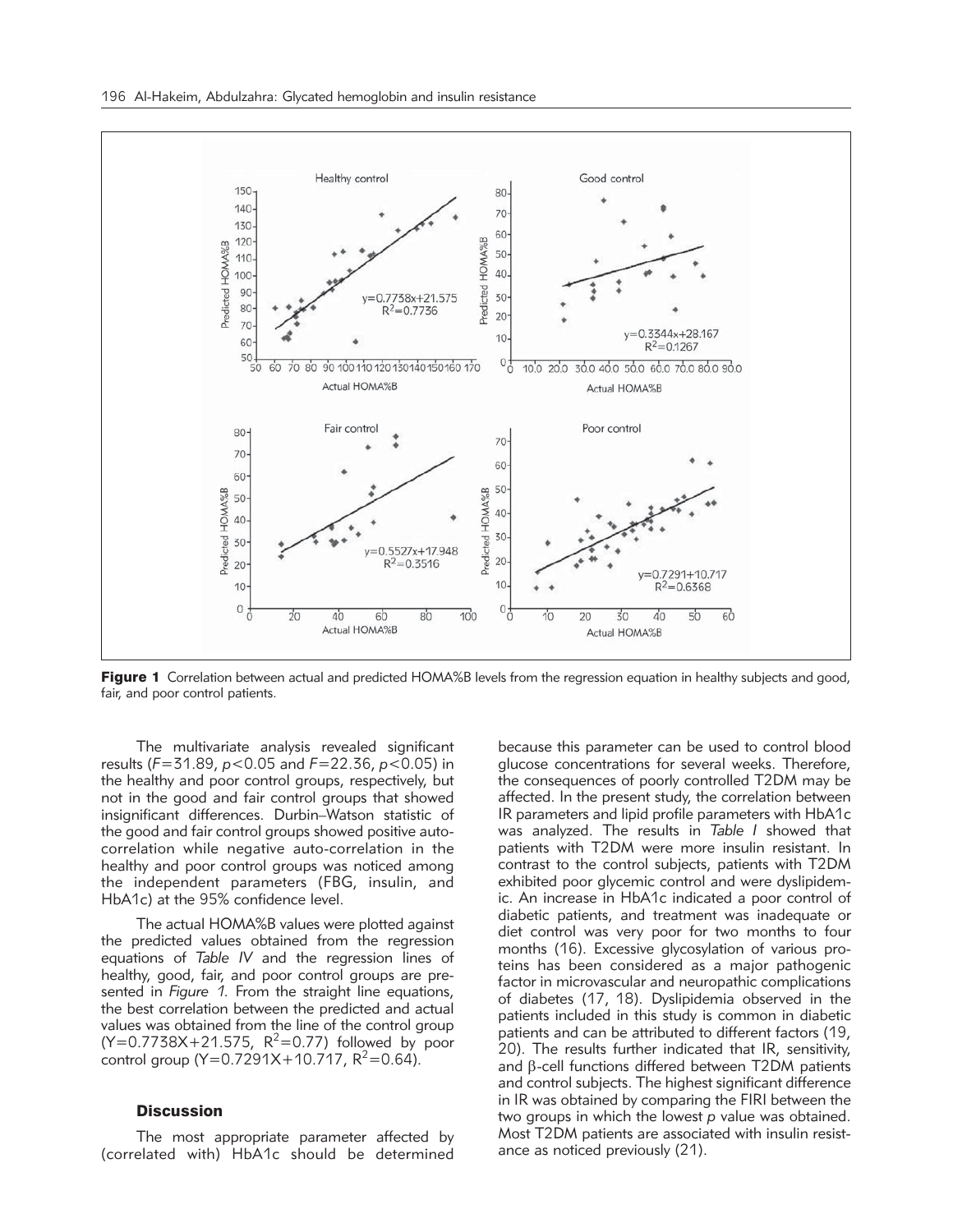The results in *Table II* showed that the HOMA parameters of IR in the good control group were the most affected among the IR functions measured with other equations. Therefore, HbA1c was possibly correlated with IR parameters in different control groups. The largest declines in beta-cell function were noticed in the poor control group indicating an exhaustion of cells and they exhibit only about a fifth of their normal function. The results indicated that the HOMA%B was decreased in diabetics as compared with the control group (22).

The significant increase in the Bennett index, FIRI, HOMA2%B, and McAuley index and the decline in HOMA2%S in the IR subgroups (HOMA2-IR>3) compared with non-IR patients were attributed to the effect of IR factors related to the equations used to determine IR. However, insulin concentration was not significantly different (*p*>0.05) between the two subgroups. The HOMA model is used to estimate insulin sensitivity and  $\beta$ -cell function from the fasting plasma insulin and glucose concentrations (3). Therefore, the most important determinant of IR in the equations used is FBG; in this study, FBG showed a significant difference. Reaven (1995) (23) postulated that diabetes would not be developed as a consequence of the severity of IR found in most T2DM patients; this condition is possible because of the positive feedback between glucose concentration (the major stimulus for insulin release) and  $\beta$ -cell insulin secretion, unless the ability to secrete additional amounts of insulin to compensate for IR is impaired. IR individuals suffer from several abnormalities, including glucose intolerance, dyslipidemia, endothelial dysfunction, increased concentrations of pro-coagulant factors, hemodynamic changes, and increased concentrations of inflammatory markers (24). As such, IR patients exhibit increased vulnerability to cardiovascular diseases, hypertension, polycystic ovary syndrome, non-alcoholic fatty liver disease, and cancer (25). Therefore, diabetic patients with IR are at a higher risk for these complications than the control subjects and non-IR patients. In IR patients, the decrease in insulin sensitivity (HOMA%S) develops initially to compensate for hyperinsulinemia (increased HOMA%B); however, the first phase of insulin secretion is lost in the early stage of the disease. As glucose levels increase,  $\beta$ -cell function decreases (decreased HOMA%B) further. Glucose sensitivity is also decreased and hyperglycemia is exacerbated. Diabetic patients also manifest a reduced pancreatic islet cell mass; in this condition, humoral and endocrine factors may be important to maintain normal islet cell mass (26). Other parameters embedded in the HOMA software consider the constant status between blood glucose concentration, insulin secretion, and  $\beta$ -cell activity in response to changes in glucose levels. HOMA%B corresponds to  $\beta$ -cell activity and does not indicate the health or pathology of  $\beta$ -cells (27). These data illustrated that the HOMA model of  $\beta$ -cell function indicates insulin secretion rather than the health status of  $\beta$ -cells (26). The HOMA2 model (Version 2.2.2) used to calculate IR parameters was calibrated to yield 100% HOMA%B and HOMA%S in normal young subjects when a suitable insulin assay was used. Many patients with values higher than one unit exhibited irregular insulin secretion in response to any change in blood sugar concentration. A good correlation was observed between  $\beta$ -cell function based on HOMA estimated using other practical methods, such as hyperglycemic clamps  $(R_s=0.61, p<0.01)$  (3) and continuous infusion glucose model assessment (28, 29).

The results in *Table III* are useful for determining the correlation between different forms of IR parameters and HbA1c in the good, fair, and poor control groups in addition to the T2DM patients as a whole group. The correlations between HbA1c and HOMA2%B in all of the subgroups were noticed previously (30). HbA1c was also correlated with QUICKI in the fair and poor control groups. These results indicated that the most important determinant of HbA1c was  $\beta$ -cell function, that is, as the functions of  $\beta$ -cells increase, the control status of blood glucose is enhanced. A good correlation is also observed between IR-derived estimates from HOMA and the euglycemic clamp (31). However, the use of multiple blood samples is recommended to decrease the variation in results when HOMA is used to determine  $\beta$ -cell function and insulin sensitivity in individuals (27). In the present study, only one sample was used and similar results were obtained. Other equations did not yield any significant correlation with HbA1c in all of the groups.

The multivariate analysis in *Table IV* revealed significant results (*F*=31.89, *p*<0.05 and *F*=22.36, *p*<0.05) in the healthy and poor control groups, respectively, but not in the good and fair control groups that showed insignificant differences. In healthy persons, the independent parameters (FBG, insulin, and HbA1c) correlated well because beta cells work properly. Increased blood glucose induces the increase in insulin level as secreted from the healthy beta cells to maintain normal blood glucose levels over long periods (32). Therefore, HbA1c was still within the normal values and correlated well with the ability of beta cells to secrete suitable amounts of insulin. The equation in *Table IV* is applicable and comparable with the beta-cell function percentage derived from the HOMA model. The mild deviation from the values of HOMA%B is due to the involvement of HbA1c in the equation of the forecasting of beta-cell function which is not involved in the original derivation of HOMA. The good applicability of the beta-cell function derived from the equation of poor control T2DM patients in *Table IV* is an important phenomenon since the good and fair control groups showed less applicability with the actual value of HOMA%B. In poor control patients, blood glucose cannot be compensated by adequate insulin because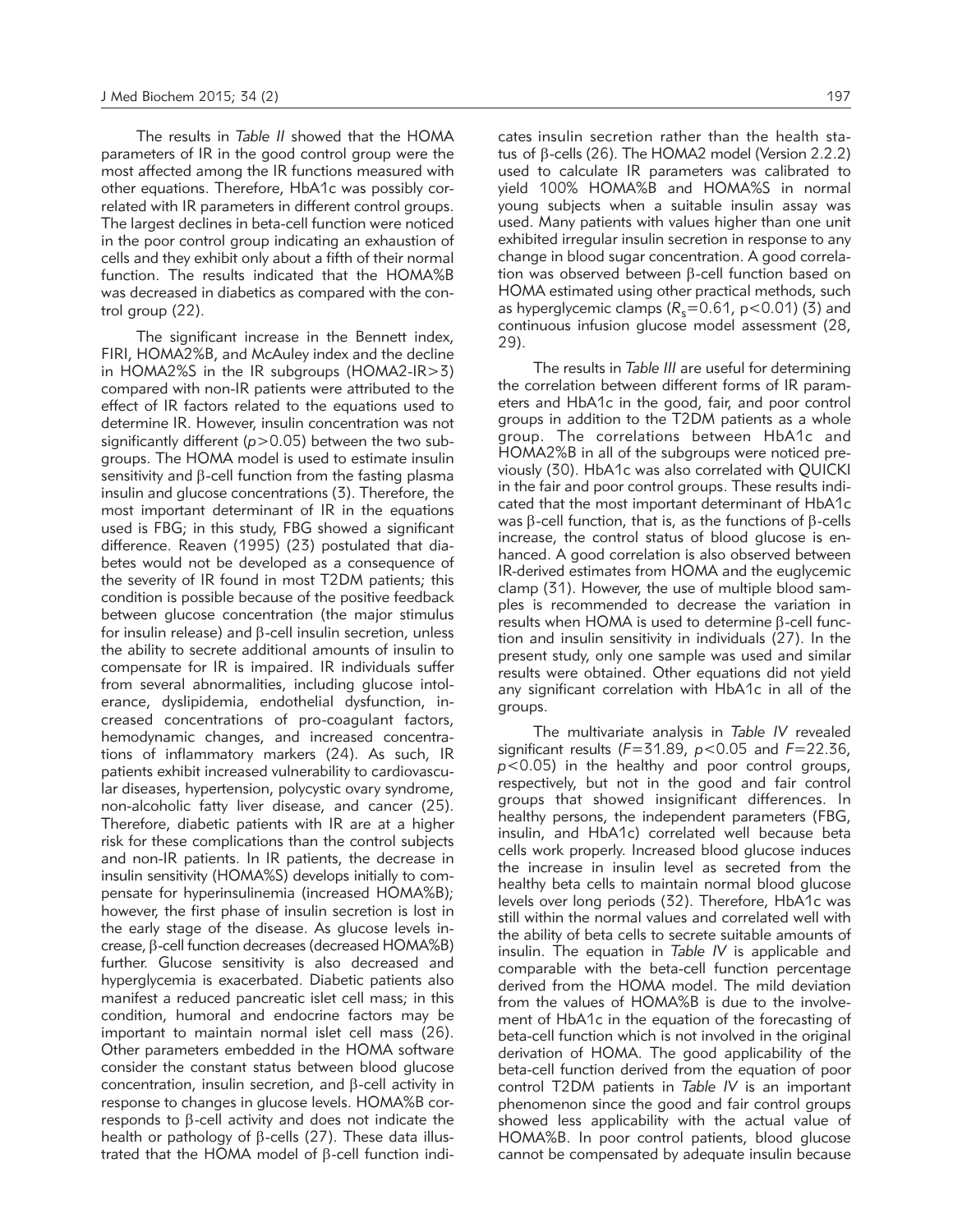beta cells cannot secrete enough insulin working only in a small percentage of their ideal activity (33). Therefore, when beta cells function increased, the blood glucose level and HbA1c were reduced. Hence, the results of beta-cell function obtained from the equation correlated well with the levels of the independent parameters FBG, insulin and HbA1c and the produced HOMA%B corresponds to the actual percentage obtained from the HOMA model by 64%.

Durbin-Watson statistic of the good and fair control groups showed positive auto-correlation, while negative auto-correlations in the healthy and poor control groups were noticed among the independent parameters (FBG, insulin, and HbA1c) at the 95% confidence level. The actual HOMA%B values plotted against the predicted values for healthy and poor control groups produce the best straight lines  $(Y=0.77\bar{3}8X+21.575, R^2=0.77)$  for the control group followed by poor control group (Y=0.7291X+ 10.717,  $R^2 = 0.64$ ). These figures and squared R values confirm the current findings of the forecasting

#### **References**

- 1. McAuley KA, Williams SM, Mann JI, Walker RJ, Ledwis-Barned NJ, Temple LA, Duncan AS. Diagnosing insulin resistance in the general population. Diabetes Care 2001; 24: 460–4.
- 2. Katz A, Nambi SS, Mather K, Baron AD, Follmann DA, Sullivan G, Quon MJ. Quantitative insulin sensitivity check index: a simple, accurate method of assessing insulin sensitivity in humans. J Clin Endocrinol Metab 2000; 85: 2402–10.
- 3. Matthews DR, Hosker JP, Rudenski AS, Naylor BA, Teacher DF, Turner RC. Homeostasis model assessment: insulin resistance and b cell function from fasting plasma glucose and insulin concentration in man. Diabetologia 1985; 28: 412–19.
- 4. Bergman RN, Finegood DT, Ader M. Assessment of insulin sensitivity in vivo. Endocr Rev 1985; 6: 45–86.
- 5. Khaw KT, Wareham N, Luben R, Bingham S, Oakes S, Welch A, et al. Glycated haemoglobin, diabetes, and mortality in men in Norfolk cohort of European prospective investigation of cancer and nutrition (EPIC-Norfolk). BMJ; 2001; 322: 15–26.
- 6. Perry RC, Shankar RR, Fineberg N, McGill J, Baron AD. HbA1c measurement improves the detection of type 2 diabetes in high-risk individuals with non-diagnostic levels of fasting plasma glucose. Diabetes Care 2001; 24: 465–71.
- 7. Donald G, Judith G. Fundamentals of Biochemistry: Life at the Molecular Level. Third Edition, Charlotte W. Pratt; 2002.
- 8. Monnier L, Colette C, Thuan J-F, Lapinski H. Insulin secretion and sensitivity as determinants of HbA1c in type 2 diabetes. European Journal of Clinical Investigation 2006; 36: 231–5.

equations and the ability of these equations to predict with good applicability the beta cells function percentage. The main limitations must be considered in the interpretation of the results including the small number of patients per group, the fact that patients with T2DM were male only, and the exclusion of patients using metformin.

#### **Conclusions**

A beta-cell function is correlated with QUICKI and HbA1c and can be predicted properly from HbA1c, insulin, and glucose in the healthy and poor control groups. New forecasting regression equations were derived that involve HbA1c as a parameter for the determination of beta-cell function.

## Conflict of interest statement

The authors stated that have no conflicts of interest regarding the publication of this article.

- 9. Solomon TP, Malin SK, Karstoft K, Kashyap SR, Haus JM, Kirwan JP. Pancreatic  $\beta$ -cell function is a stronger predictor of changes in glycemic control after an aerobic exercise intervention than insulin sensitivity. J Clin Endocrinol Metab 2013; 98(10): 4176–86.
- 10. Shah Sangeeta. Metformin and Pioglitazone in Polycystic Ovarian Syndrome: A Comparative Study. J Obstet Gynaecol India 2012; 62(5): 551–6.
- 11. Pernicova I, Korbonits M. Metformin–mode of action and clinical implications for diabetes and cancer. Nat Rev Endocrinol 2014; 22(50): 49; DOI: 10.1038/ nrendo.2013.256.
- 12. Al-Bayatti AA. Insulin resistance and upper-body obesity in polycystic ovary syndrome. Middle East Fertility Society Journal 2006; 11: 202–9.
- 13. Hall Jl, Vora N, Langworthy R, Stock S, Momin A, Sherwood RA, et al. Leptin/adiponectin ratio in patients with coronary heart disease: comparing subjects with and without metabolic syndrome. Ann Clin Biochem 2011; 48: 327–31.
- 14. Louise SC, Stewart GT, Wendy JB, Jennifer AB. Indexes of Insulin Resistance and Secretion in Obese Children and Adolescents. A validation study. Diabetes Care 2004; 27: 314–19.
- 15. Anderson RL, Hamman RF, Savage PJ, Saad MF, Laws A, Kades WW, Sands RE, Cefalu W. Exploration of simple insulin sensitivity measures derived from the frequently sampled intravenous glucose tolerance (FSIGT) tests. Am J Epidemiol 1995; 142: 724–32.
- 16. Telen MJ, Kaufman RE. The mature erythrocyte. In: Greer JP, Forester J, et al., editors. Wintrobe's clinical hematology. 11th ed. Lippincot: Williams and Wilkins; 2004. p. 230.